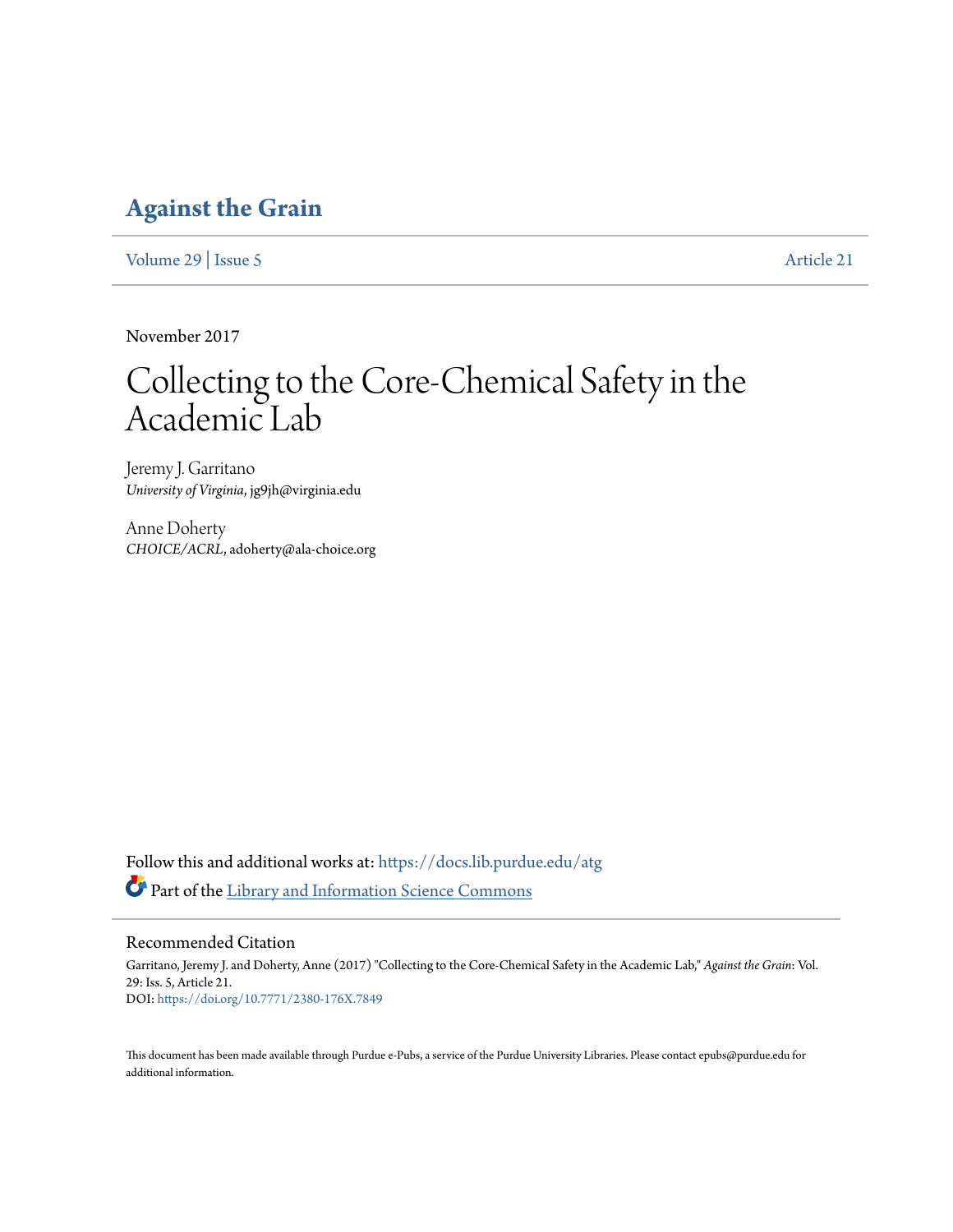# **From the Reference Desk** *from page 50*

ten and offer key facts and helpful context. Other useful features of the book include a listing of notable songs from 1920 to 2015, a select list of Grammy winners from 1958-2015, and an impressive bibliography arranged by place, artist and genre. **Mr. Abjorensen** also provides an introduction that helps define popular music and offers some historical analysis as well as a chronology dating from 1827 to early 2017.

Often books like this are labors of love and the *Historical Dictionary of Popular Music* is no exception. **Mr. Abjorensen's** personal interest and enthusiasm for popular music is evident throughout. It is one of those reference works that is equally, if not more, suited for circulating collections. Both academic and public libraries will want to consider it. And one suspects that a number of popular music fans may want personal copies. As noted above an eBook version is also available.

# **Extra Servings**

**SAGE Publishing** will be releasing some new reference handbooks

- The *SAGE Handbook of Neoliberalism* (April 2018, ISBN: 9781412961721, \$175) "showcases the cutting edge of contemporary scholarship in this field by bringing together a team of global experts. Across seven key sections, the handbook explores the different ways in which neoliberalism has been understood and the key questions about the nature of neoliberalism…"
- The *SAGE Handbook of Consumer Culture* (Feb. 2018, ISBN: 9781473929517, \$160) "is a one-stop resource for scholars and students of consumption, where the key dimensions of consumer culture are critically discussed and articulated. The editors have organised contributions from a global and interdisciplinary team of scholars into six key sections..."
- The *SAGE Handbook of Qualitative Business and Management Research Methods*(Jan. 2018, ISBN: 9781473926622, \$325) is a 2-volume set that "provides a state-of-the-art overview of qualitative research methods in the business and management field. The Handbook celebrates the diversity of the field by drawing from a wide range of traditions and by bringing together a number of leading international research-

ers engaged in studying a variety of topics through multiple qualitative methods. The chapters address the philosophical underpinnings of particular approaches to research, contemporary illustrations, references, and practical guidelines for their use..."

**Salem Press** has a number of new and forthcoming titles in the offing including:

- *Salem Health: Genetics and Inherited Conditions, Second Edition* (Oct 2017, ISBN: 978-1-68217-603-0, \$395; e-ISBN: 978-1-68217-604-7, \$395) is a 3-volume set that alphabetically arranges "459 essays on diseases, biology, techniques, methodologies, genetic engineering, biotechnology, ethics, and social issues. Written for non-specialists by professors and professional medical writers, this comprehensive reference publication will interest health-care consumers, premedical students, public library patrons, and librarians building scientific collections..."
- *Defining Documents in American History: Political Campaigns, Candidates, and Debates (1787-2017*) (March 2018, ISBN: 978-1-68217-700-6, \$295; e-ISBN: 978-1-68217- 590-3, \$295) is a 2-volume set that "offers documents and commentary that showcase the American political process. Candidates, issues, and campaign styles have changed dramatically over time, from the front porch approach of the presidential campaigns of the 1800s to the social media campaigns of today. Political debates aren't limited simple to presidential campaigns, and this work examines how this American institution has shaped the government and its policies on personal, local, state, and national levels…"
- **H.W. Wilson** is publishing a new updated second edition:
- *American Reformers* (Oct. 2017, ISBN: 978-1-68217-196-7, \$195) is in its second edition and "brings together informative biographies of 600 men and women who were the principal architects of reform in America from the seventeenth century to modern times. Designed for students and the general reader, coverage includes not only the chief facts of each subject's life, but also offers a thought-provoking assessment of the subject's significance to the general reform movement in this country. Last published in 1985, this new second edition offers over 100 new entries, to extend its coverage into the twenty-first century…"

# Collecting to the Core — Chemical Safety in the Academic Lab

by **Jeremy R. Garritano** (Research Librarian for Sciences/Engineering, Brown Science and Engineering Library, University of Virginia; Chemistry Subject Editor, *Resources for College Libraries*) <jg9jh@virginia.edu>

Column Editor: **Anne Doherty** (*Resources for College Libraries* Project Editor, CHOICE/ACRL) <adoherty@ala-choice.org>

*Column Editor's Note: The "Collecting to the Core" column highlights monographic works that are essential to the academic library within a particular discipline, inspired by the Resources for College Libraries bibliography (online at http://www.rclweb.net). In each essay, subject specialists introduce and explain the classic titles and topics that continue to remain relevant to the undergraduate curriculum and library collection. Disciplinary trends may shift, but some classics never go out of style. — AD*

Over the last decade, there has been increased scrutiny focused<br>on improving chemical safety in academic laboratories. A<br>number of incidents, ranging from minor injuries to fatali-<br>ties has caused various groups to call fo on improving chemical safety in academic laboratories. A number of incidents, ranging from minor injuries to fatalities, has caused various groups to call for increased investments in safety culture and new methods for chemical safety education. For those unfamiliar with the issue, an editorial in *ACS Central Science*

provides useful background on some of the recent incidents and proposed solutions.<sup>1</sup> Academic librarians, especially those serving the sciences, should be aware of the most current publications and reports particularly because of rapid changes across policy, regulations, and philosophical approaches to safety education. Additionally, because of the increasing availability of open data and information on the Internet, many of the reports and publications acknowledge the importance of using appropriate information resources. While it may be assumed that, through coursework, students are provided the necessary safety information to carry out lab experiments, making these resources available through the library broadens their access, enhances a safety culture throughout the institution, and provides individuals (such as independent study students, student entrepreneurs, and novice researchers) with the latest industry reports, best practices, guidance, and data.

*continued on page 54*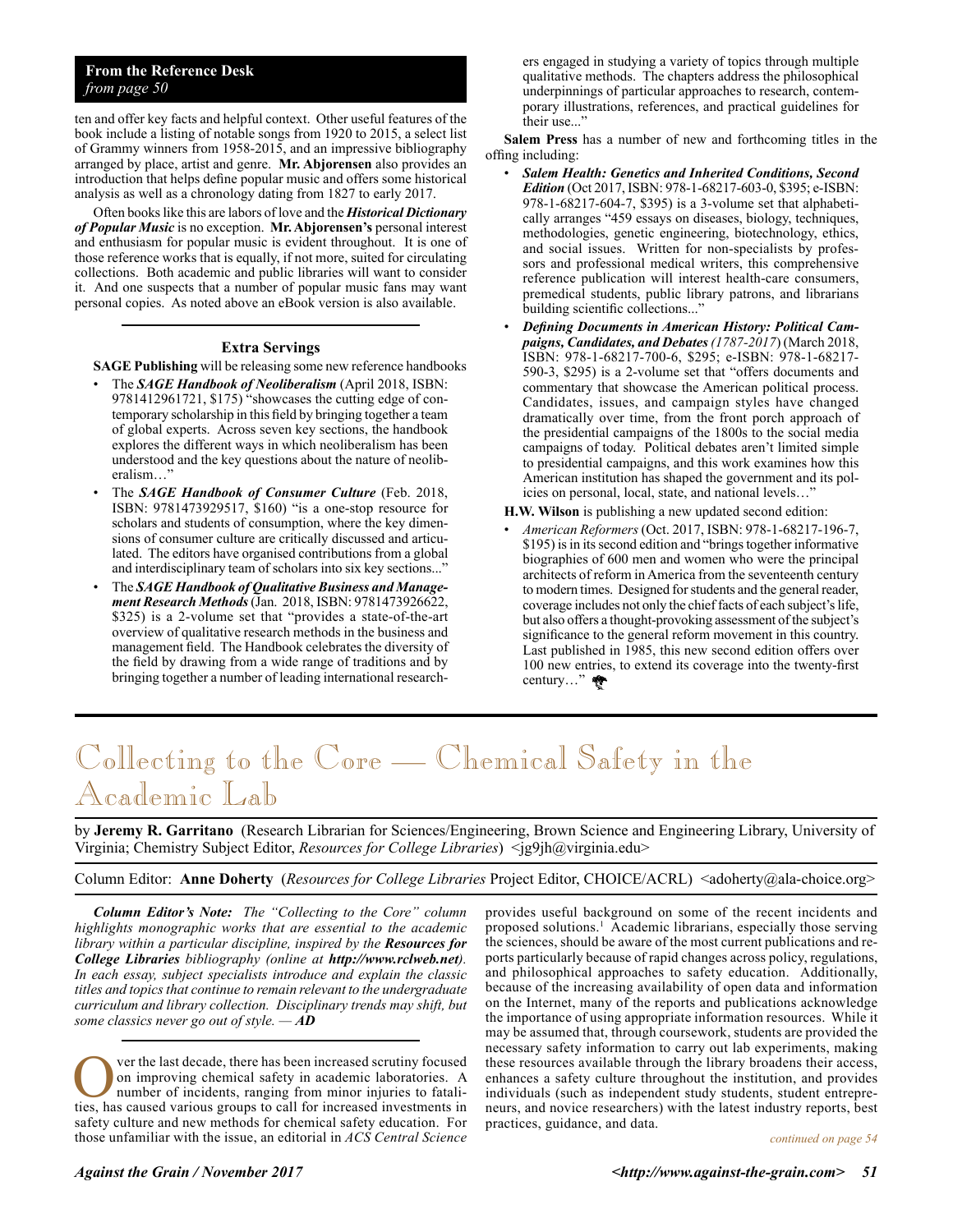### **Collecting to the Core** *from page 51*

Many of the resources described here are freely available online, but librarians may opt to purchase print copies to keep in labs or for ready reference when access to electronic devices or the Internet is not available. This column includes a selection of resources regarding chemical safety in academic labs, therefore it does not cover industrial or process safety as is more common in engineering professions, nor does it cover related areas such as biohazards and safety related to equipment or instrumentation, such as lasers. Additionally, the resources described below do not provide extensive coverage of environmental or occupational health and safety, including topics related to industrial hygiene, toxicology, and related legal aspects. Other resources are available that cover those areas.

#### **Reports and Outcomes**

In 2010, the **U.S. Chemical Safety Board** (**CSB**) deemed an explosion in a chemistry lab at **Texas Tech University** serious enough to warrant an investigation. While this sounds like a typical event for the **CSB** to investigate, the **CSB** is an independent federal agency tasked with investigating chemical accidents in industry and the **Texas Tech** incident was the first investigation at an academic institution since the **CSB's** formation in 1998. After this inquiry, one recommendation asked the **American Chemical Society** (**ACS**) to "develop good practice guidance that identifies and describes methodologies to assess and control hazards that can be used successfully in a research laboratory."2 This resulted in two key documents released by the **ACS**. In 2012, the **ACS** released the report *Creating Safety Cultures in Academic Institutions*. 3 This document lays the groundwork for developing strong safety practices in academic environments. A key section outlines suggested lab safety topics that should be taught in undergraduate chemistry programs during the first and second years as well as more advanced topics for the third and fourth years. The report advocates for continuous learning throughout the curriculum and for integrating hazards analysis with the principles of the scientific method. It also provides a table of resources that can be used to develop lessons for the curriculum. Following in 2015, the **ACS** released *Identifying and Evaluating Hazards in Research Laboratories*. 4 This extensive report expands on the hazards analysis integration outlined in the earlier report and details areas of the hazard assessment process including hazard identification, roles and responsibilities, and assessing implementation. The report also presents five specific tools with appropriate templates. A corresponding web site translates these tools into the digital environment.<sup>5</sup> Libraries should ensure both the web site and report are readily available to researchers. Between the publication of these **ACS** reports, the **National Research Council** (**NRC**) convened a panel of experts from various areas and produced *Safe Science: Promoting a Culture of Safety in Academic Chemical Research*. 6 While this report may not be as useful for individual

students, it does make recommendations for institutions, research groups, and training and learning. It also discusses various campus roles (such as provosts, department chairs, safety professionals, and individual researchers) and what each can do to promote a safety culture. These recent reports provide key background information and highlight the shift in academia from simply following the rules to building a broader safety culture.

### **Best Practices**

The **ACS** report discussed above, *Identifying and Evaluating Hazards in Research Laboratories*, is one example of a source for best practices. However, a few other resources are also worth mentioning. A classic in this area is *Prudent Practices in the Laboratory: Handling and Management of Chemical Hazards*. 7 The most recent 2011 edition modernizes and should replace the previous edition, published in 1995. This new edition further emphasizes the culture of safety and takes a more expansive approach to chemicals in the lab, including biohazards, radioactive materials, and nanoparticles. *Prudent Practices* provides a comprehensive overview of the entire laboratory environment and therefore should be available in most libraries even if only via access to the free online version<sup>8</sup>

More focused resources are also available, such as *Destruction of Hazardous* 

*Chemicals in the Laboratory*. 9 While appropriate for more advanced students and researchers, this resource is well-organized and provides detailed procedures for the destruction of specific compounds. Organized by either specific compound or broader class of chemical compound, each entry includes a description of the compound, a narrative description of the destruction procedure, stepby-step instructions for destruction, appropriate analytical procedures to verify destruction, and related compound information. A benefit to this compilation is that the authors have curated the destruction methods from the scientific literature and ongoing research, with each entry containing multiple citations. As the title implies, however, the focus is on hazardous (and sometimes extremely hazardous) substances. Therefore, the title may not prove as useful to first- and second-year students, but when needed can provide extremely specific information about a particular compound. An additional advantage to this title is that it includes select methods related to biological toxins and to compounds of importance for pharmaceutical research. This interdisciplinary nature makes it useful in a wider variety of advanced lab courses and beyond chemistry.

If there is intent to keep up with current trends in chemical safety in terms of news, best practices, and education, it would be useful to provide access to the *Journal of Chemical Health and Safety*. 10 While journals are not the focus of the *Resources for College Libraries* database or this "Collecting to the Core" series, it is notable because even though this journal is an official publication of the **ACS Division** 

**of Health and Safety**, **ACS Publications** does not publish it. Those institutions that subscribe to all **ACS** publications may be missing this title, and it is worth acquiring.

### **For Undergraduate Students**

While the previous resources provide information on best practices for all researchers, some recent publications have been developed solely for undergraduate students. *Laboratory Safety for Chemistry Students* is a textbook (2nd edition, 2016) that the authors intend for use throughout the chemistry curriculum.<sup>11</sup> Each chapter is divided into three areas: introductory (first-year), intermediate, and advanced topics, allowing students to reference different sections of the same chapter depending on their course and level of understanding. Practice questions are provided at the end of each chapter. Most importantly, in the 2010 first edition of this textbook the authors introduced the RAMP concept that has been widely adopted and is referenced heavily in recent reports by the **ACS**. RAMP is a mnemonic that introduces a



set of safety principles from which the more commonly encountered safety rules are derived. By focusing safety education on RAMP, it encourages students, especially if they forget a specific rule, to apply the principles to minimize risk and related hazards regardless of the situation. With

this new approach to chemical safety education, students are encouraged to: **R**ecognize chemical hazards; **A**ssess the risks of the hazards present; **M**inimize the risks of those hazards; and **P**repare for emergencies.

The **ACS Joint Board-Council Committee on Chemical Safety** released the eighth edition of *Safety in Academic Chemistry Laboratories* this year.12 It has been published in various forms since 1972 and remains a key publication, especially for academia. The audience for the most recent edition has been further narrowed to first- and second-year students, and at less than 75 pages, it is heavily illustrated and readable. It uses RAMP as a guiding principle and encourages students to take an active role regarding their safety in the lab. Sidebars present questions for reflection or further discussion and "In Your Future" boxes highlight advanced topics student may encounter in later coursework. Of note to information professionals, a twopage appendix includes a list of recommended web sites related to safety information.

#### **Data (For Everyone)**

In terms of communicating chemical safety information, there have been two major developments in recent years. In 2012, the **U.S. Occupational Safety and Health Administration** (**OSHA**) aligned with the **Globally Harmonized System of Classification and Labeling of Chemicals** (**GHS**) and in 2015 moved from the Material Safety Data Sheet (MSDS) to requiring the Safety Data Sheet (SDS) format for communicating the hazards of various chemical products.13 Both of these

*continued on page 55*